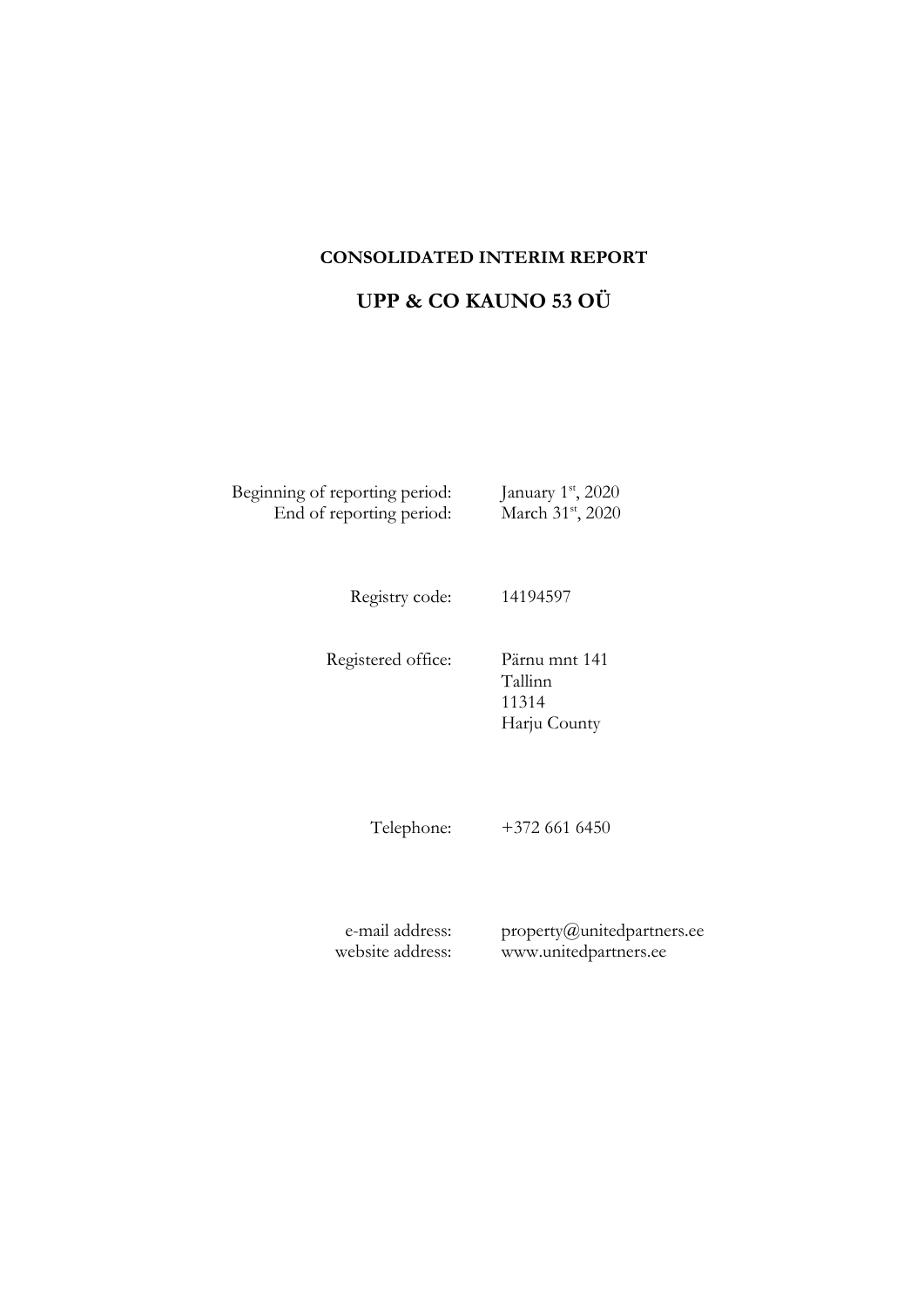## **MANAGEMENT REPORT**

## **General information**

UPP & CO Kauno 53 OÜ (hereafter 'the Company' and 'Group' when referred together with subsidiaries) was founded for the purpose of financing, acquisition and management of the investment property Vievis Logistics Park (buildings and registered immovable). The location of Vievis Logistics Park is Kauno 53, Vievis, Republic of Lithuania, cadastral register number 4400- 1185-1420. The Company was founded on 30.01.2017 and it did not engage in economic activities until 17.04.2017 when the warehouse of Vievis Logistics Park was acquired.

The commercial activities of the Company are not affected by seasonal factors and lack any social or environmental impact.

The Company has been founded solely for the purpose of financing, acquisition and management of Vievis Logistics Park; therefore no strategic changes in the commercial activities of the Company have been planned.

UPP & CO Kauno 53 OÜ is a going concern.

### **The impact of COVID-19 on the Company's economic activity**

The coronavirus, which started spreading all over the world in early 2020 and caused a global economic recession in March 2020, also reached the Baltic States, which led to the closure of borders to foreign nationals and schools, and panic buying of convenience goods. The scope of the consequences of the recession caused by the pandemic is unclear, but there is little doubt that they will be serious.

The virus outbreak has had no direct impact on the economic activities of the Company. The virus has had an impact on the economic activities of the companies that lease the property acquired by the Company, which may have an indirect impact on the Company's performance results. Some signs of stabilisation of the COVID-19 outbreak could be seen at the time this report was prepared, but the scope and impact of the recession on the Group's performance results is still difficult to assess. The best estimate of the management board is that if the virus outbreak and the resulting recession do not worsen significantly, the impact of these circumstances on the Group's performance results will be moderate due to the area of activities of the companies that lease property from the Company.

#### **Important events**

Apart from the COVID-19 outbreak, there were no significant events or changes in the Company or the Group during the reporting period. There were no changes or major events in the logistics center or its tenants during the reporting period.

No significant R&D projects or related expenditures are foreseen in the current or subsequent periods. Nor has the Group entered into any commitments or guarantees that could materially affect the results of the next financial periods.

As of the end of the reporting period the property is fully leased.

#### **Comment on economic performance and management report**

Net sales revenues were 327 570 euros for the first quarter of 2020, in line with the first quarter of 2019 where net sales revenues accounted for 325 225 euros.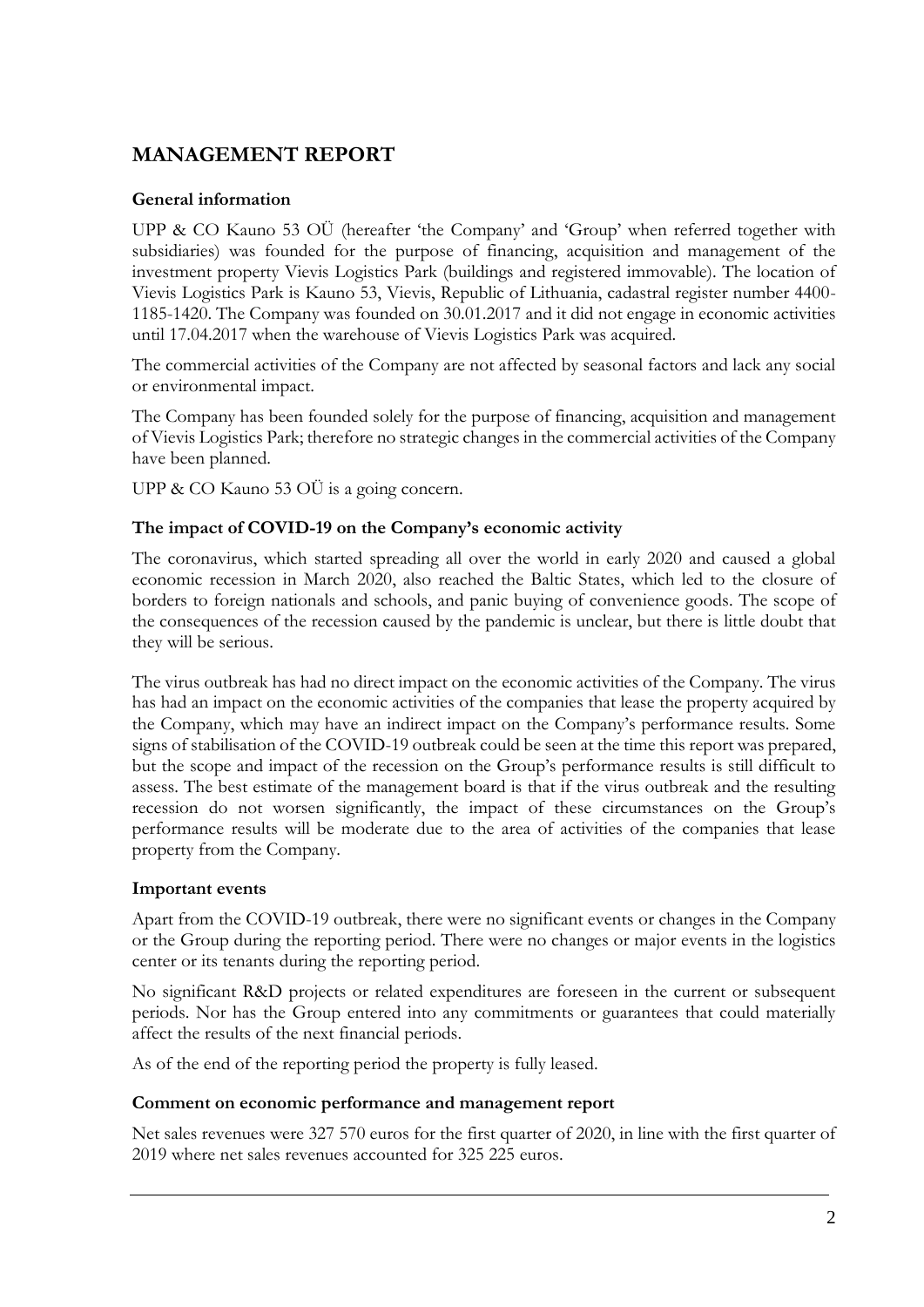Net operating income was 253 301 euros for the first quarter of 2020, decreased by 4,6% from 265 655 euros for the first quarter of 2019. The decrease in net operating income for the reporting period is due to increased operating expenses.

Net income was 83 045 euros for the first quarter of 2020, in line with the first quarter of 2019 where net income accounted for 82 907 euros.

| Financial ratios of the Group | $2020$ 3 months | $2019.3$ months |
|-------------------------------|-----------------|-----------------|
| Debt to equity ratio          | 10,36           | 14,69           |
| Debt ratio                    | 0,92            | 0,94            |
| Long-term debt ratio          | 0,92            | 0,94            |
| Return on equity $\%$         | 6,50%           | 8,89%           |
| Equity ratio                  | 0,07            | 0,05            |
| Return on assets $\%$         | 0,49%           | 0,49%           |

**Formulas for ratios**

Debt to equity ratio  $=$  interest bearing liabilities/equity Debt ratio = liabilities/(liabilities+ equity) Long-term debt ratio  $=$  long-term liabilities/(long-term liabilities  $+$  equity) Return on equity (ROE %) = (net profit/average equity for 12 months)  $*100$ Equity ratio  $=$  equity/average assets (12 months) Return on assets  $(ROA \%)$  = net profit/assets\*100

#### **Management board and Supervisory board**

The management board of UPP & CO Kauno 53 OÜ consists of one member: Marko Tali, Chairman of the Management Board.

The supervisory board of UPP & CO Kauno 53 OÜ consists of three members: Mart Tooming, Tarmo Rooteman, Hallar Loogma.

No remuneration or other benefits are provided to the members of the management board and the supervisory board.

Other than the management board and the supervisory board, the Company has no employees.

Member of Management Board Marko Tali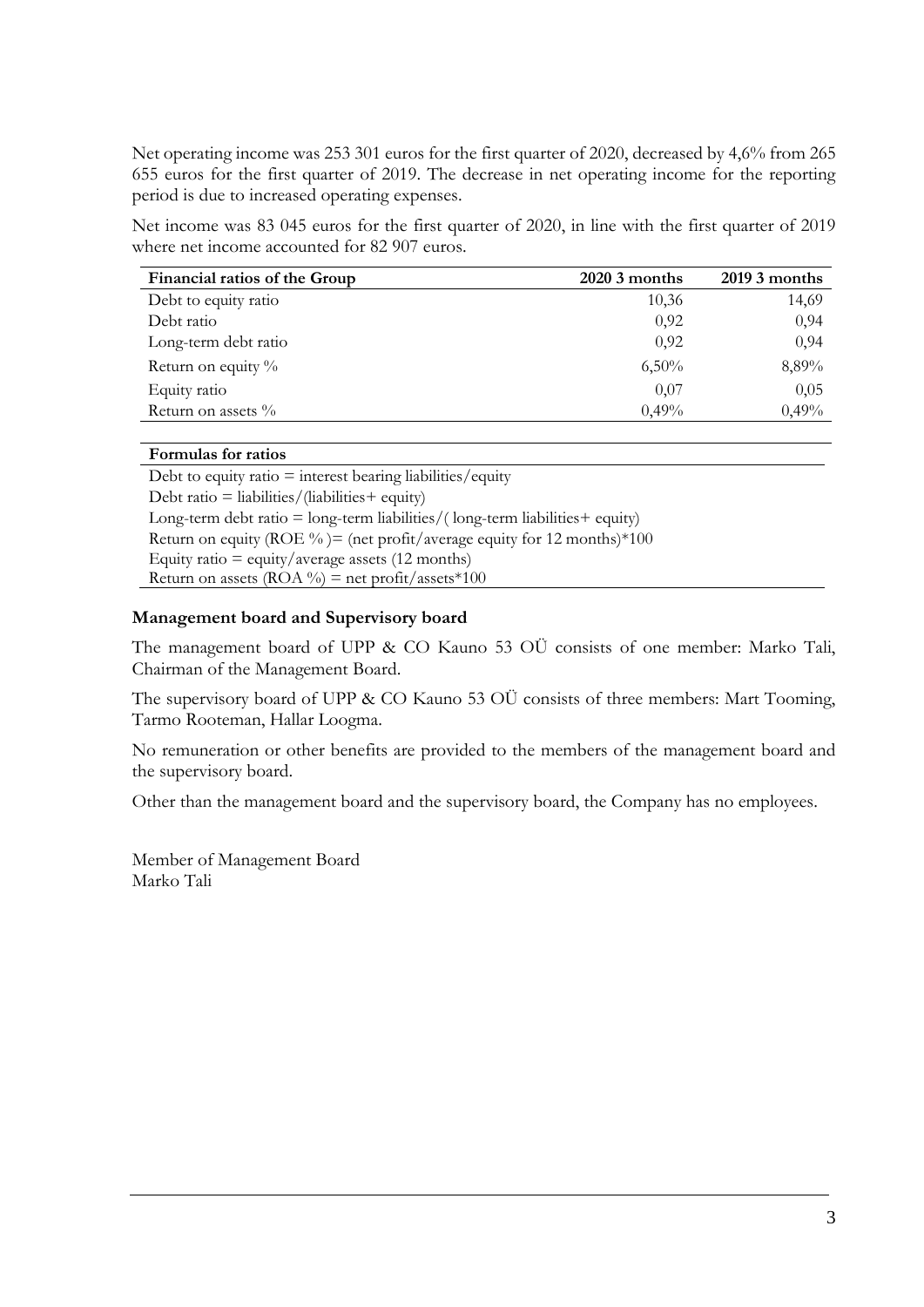# **CONSOLIDATED INTERIM ANNUAL ACCOUNTS**

## **CONSOLIDATED BALANCE SHEET** (EUR)

|                                  | 31.03.2020 | 31.03.2019    |
|----------------------------------|------------|---------------|
|                                  |            |               |
| Cash                             | 276 921    | 205 245       |
| Receivables and prepayments      | 148 438    | 18 25 3       |
| Total current assets             | 425 359    | 223 498       |
|                                  |            |               |
| Investment properties            | 15 750 000 | 15 700 000    |
| Tangible fixed assets            | 12 210     | 19 401        |
| Goodwill                         | 800 513    | 1 013 981     |
| <b>Total fixed assets</b>        | 16 562 723 | 16 733 382    |
|                                  |            |               |
| <b>TOTAL ASSETS</b>              | 16 988 082 | 16 956 880    |
|                                  |            |               |
| Short-term loans payable         | 460 000    | 460 000       |
| Payables and prepayments         | 176 074    | $120\;818$    |
| <b>Total current liabilities</b> | 636 074    | 580 818       |
|                                  |            |               |
| Long-term loans payable          | 12 770 185 | 13 230 183    |
| Long-term provisions             | 2 304 861  | 2 2 1 3 7 3 2 |
| Total non-current liabilities    | 15 075 046 | 15 443 915    |
|                                  |            |               |
| <b>TOTAL LIABILITIES</b>         | 15 711 120 | 16 024 733    |
|                                  |            |               |
| Share capital                    | 2 500      | 2 5 0 0       |
| Retained earnings                | 1 274 462  | 929 647       |
| <b>TOTAL EQUITY</b>              | 1 276 962  | 932 147       |
|                                  |            |               |
| TOTAL LIABILITIES AND EQUITY     | 16 988 082 | 16 956 880    |
|                                  |            |               |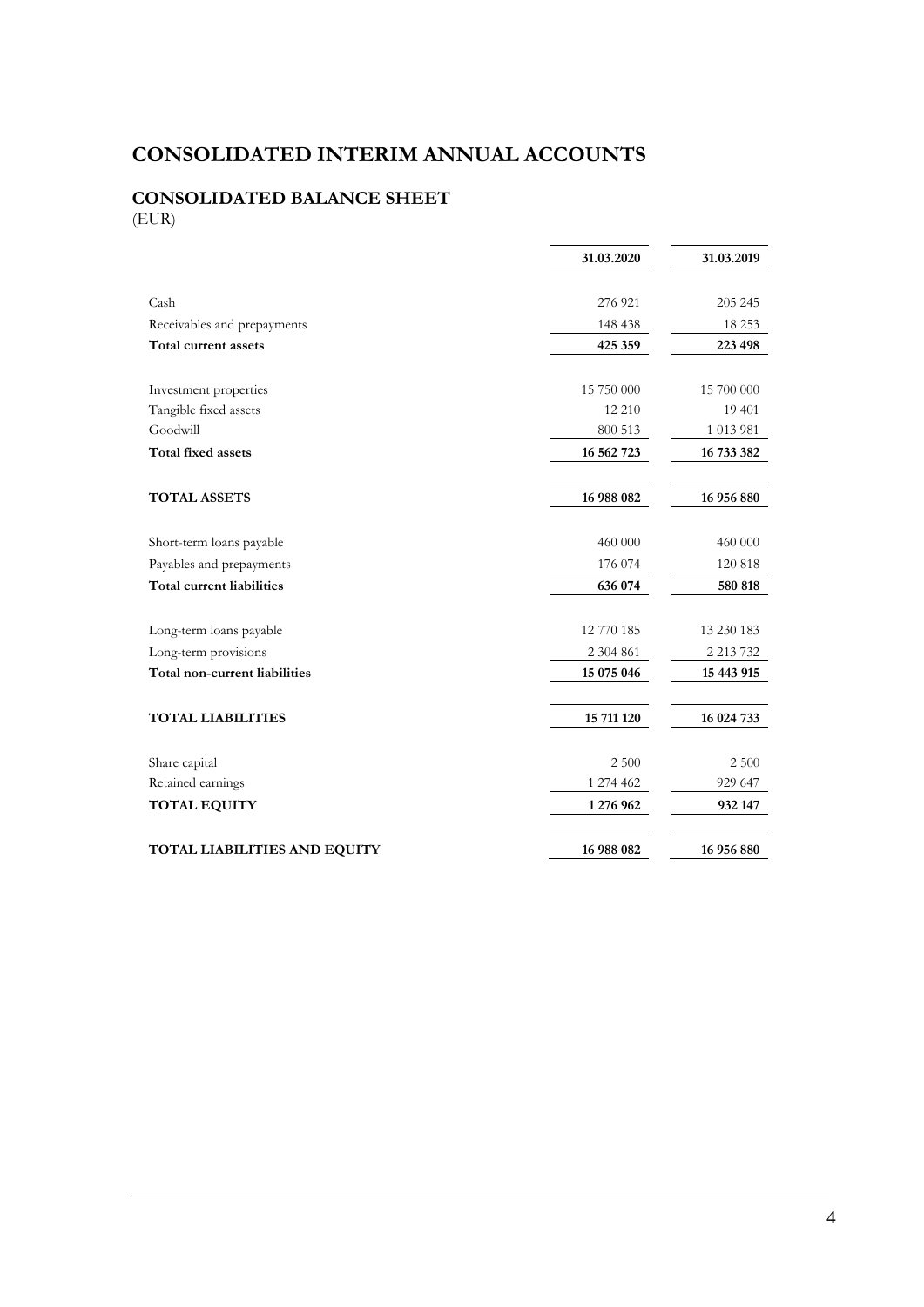## **CONSOLIDATED INCOME STATEMENT** (EUR)

|                                                                          | 2020 1Q  | 2019 1Q    |  |
|--------------------------------------------------------------------------|----------|------------|--|
| Sales revenue                                                            | 327 570  | 325 225    |  |
| Other operating expenses                                                 | $-18982$ | $-3641$    |  |
| Staff costs                                                              | $-81$    | $-84$      |  |
| Depreciation of fixed assets                                             | $-55206$ | $-55845$   |  |
| Operating profit                                                         | 253 301  | 265 655    |  |
| Financial income (expenses)                                              | -139 177 | $-139993$  |  |
| Profit before income tax                                                 | 114 124  | 125 662    |  |
| Income tax                                                               | $-31079$ | $-42\,755$ |  |
| Net profit for financial year                                            | 83 045   | 82 907     |  |
| including the share of the owners of the parent<br>company in net profit | 83 045   | 82 907     |  |